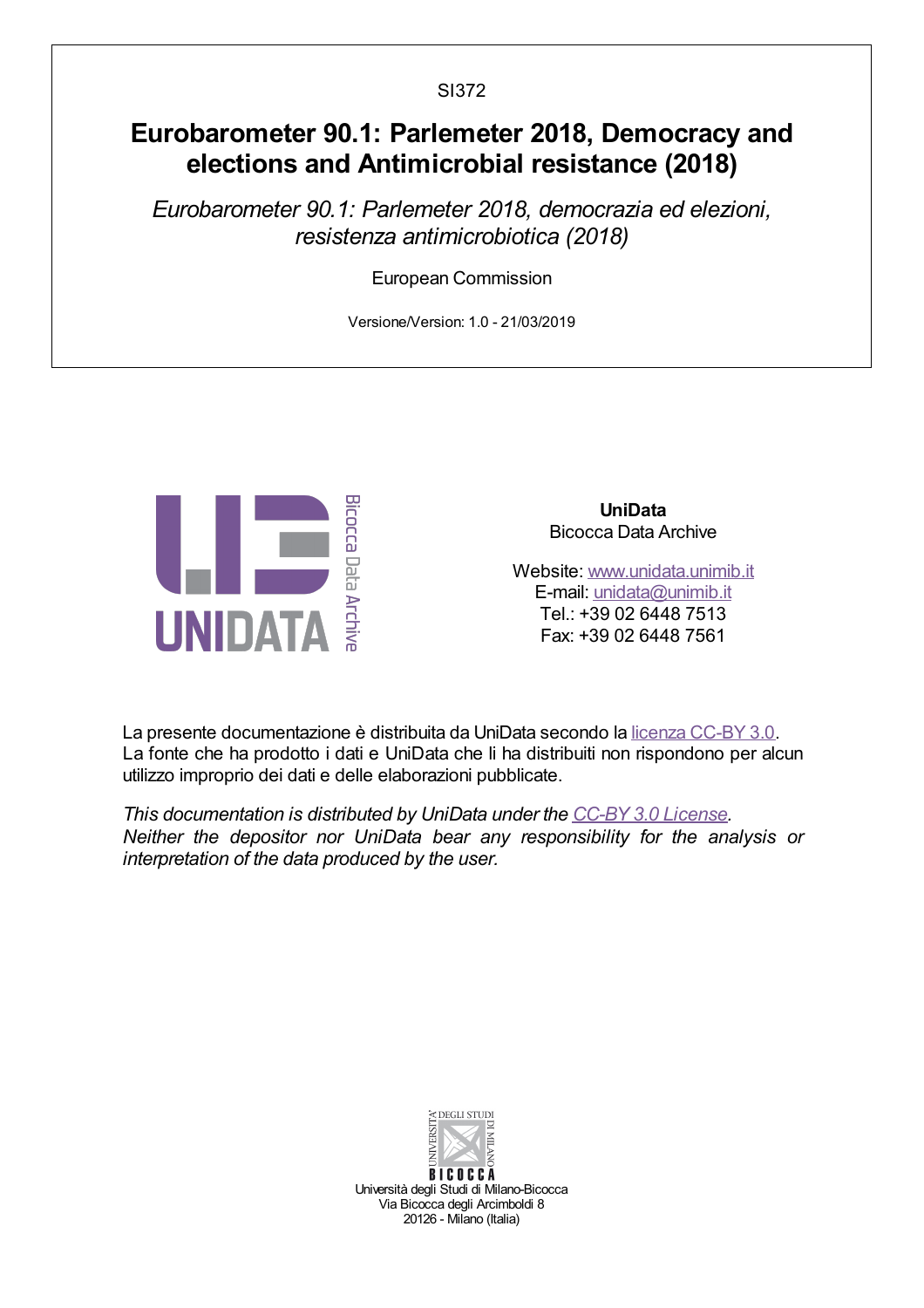

### **GESIS Study number ZA7484 ICPSR Study Number** *[not yet assigned]*

### **EUROBAROMETER 90.1**

Carried out by Kantar Public Brussels on request of the EUROPEAN COMMISSION, Directorate General Communication (COMM.A.3.: Media monitoring, media analysis and Eurobarometer) and the EUROPEAN PARLIAMENT, Directorate General Communication, between September 8 and 26, 2018.

Archive pre-release, dataset version 1.0.0 as of February 22, 2019

This dataset edition has not yet passed the complete archive processing and documentation, such as complete variable documentation for online data browsing and analysis in ZACAT (http://zacat.gesis.org/). Basic archival checks have been performed; technical variables, protocol variables and variable labels have been adapted to archive standards for the EUROBAROMETER series.

### Proposed citation

European Commission and European Parliament, Brussels: Eurobarometer 90.1, September 2018. Kantar Public, Brussels [Producer]; GESIS, Cologne [Publisher]: ZA7484, dataset version 1.0.0, doi:10.4232/1.13211

#### Survey instruments

For question wording, answer category text, interviewer instructions or question routing, please see the BASIC BILINGUAL QUESTIONNAIRE and the respective national field questionnaires. The basic questionnaire also includes a technical description of this EUROBAROMETER survey.

The national field questionnaires in the different language versions are available through the GESIS Eurobarometer web pages (STUDY PROFILES), the ZACAT online data catalogue, or the Eurobarometer study descriptions in the data holding catalogue (DBK), as soon as all embargos have been lifted, if applicable.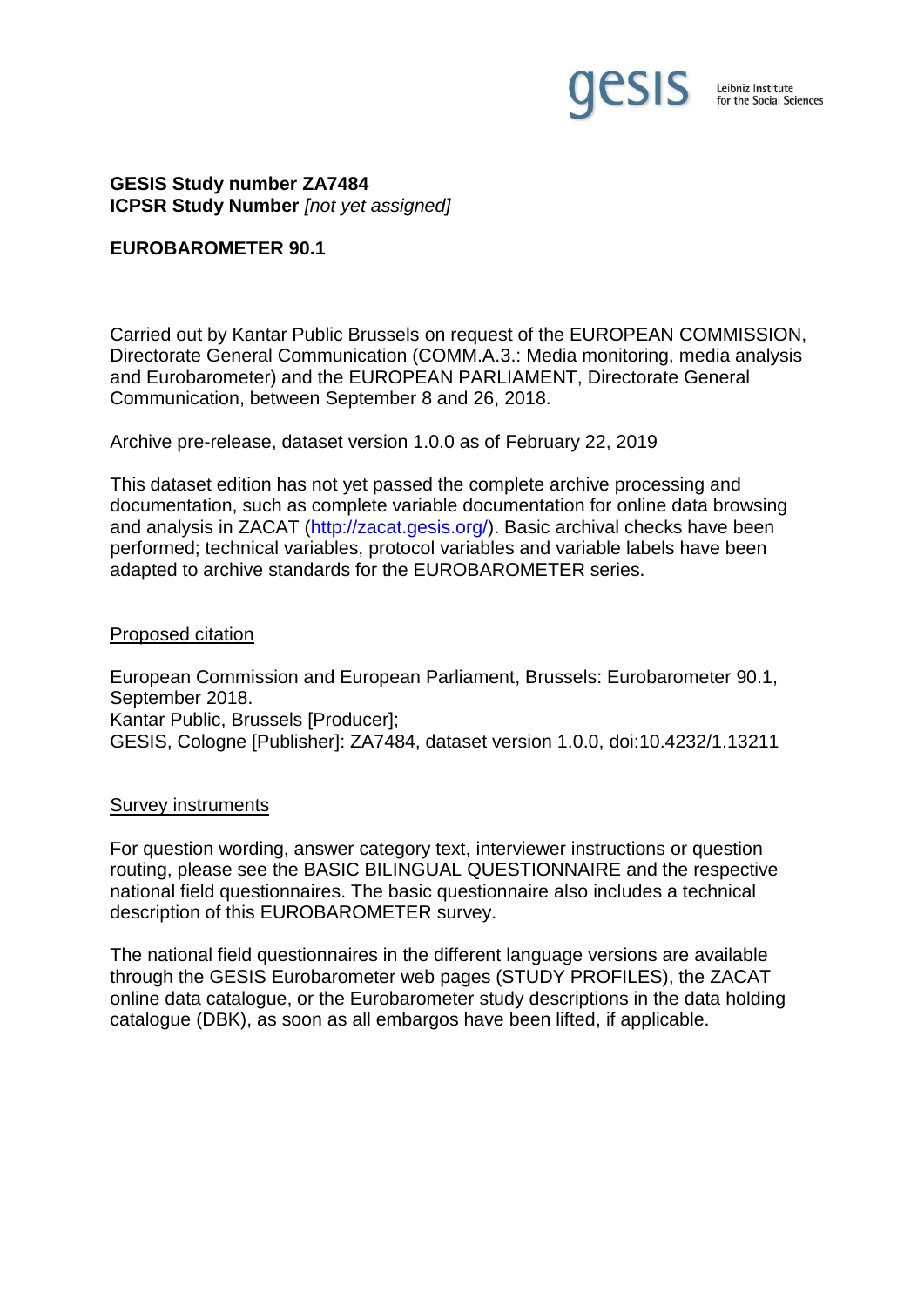### Weighting information

In general the Standard and Special Eurobarometer datasets provide for two types of weighting, a post-stratification weighting and a population size weighting.

For each sample (country or lower level region) through the **post-stratification weighting** procedure a comparison is carried out between the sample composition and a proper universe description. The universe description is made available by the National Survey Research Institutes and/or by EUROSTAT. On this basis a national weighting procedure, using marginal and intercellular weighting, is applied. As such in all countries, minimum sex, age, region NUTS II (basic regions as defined by the EUROSTAT nomenclature of territorial units for statistics), and size of locality are introduced in the iteration procedure. This post-stratification weighting is also referred to as redressment or non-response weighting. A design weight which would adjust for unequal selection probabilities (depending on the household size) is not made available.

The **population size weighting** factor corrects for the fact that most samples are of almost identical size, no matter how large or small the populations are from which they were drawn. These weights ensure that each country as well as each lower level sample (East and West Germany) are represented in proportion to its population size within different country/sample groupings, or according to the historical states of European unification (e.g. founder members, new members, Euro zone) in the case of the EUROPEAN WEIGHTS, or within the whole country in the case of Germany (WEIGHT SPECIAL GERMANY).

The **population size weights** all include the post-stratification weighting factors. The EUROPEAN WEIGHTs adjust each sample in proportion to its share in the total population aged 15 and over of the European Union (formerly European Community) or in accordance with its historical compositions. These adjustments are based on population figures published by EUROSTAT in the Regional Statistics Yearbook. Between Eurobarometer 33 and 54.1 adjustments to the predefined standard sample size is taken into account. In general all samples which do not belong to the respective group of countries/samples under consideration are excluded from calculation.

The application of post-stratification weights is **recommended for descriptive (univariate) analysis**. Meaningful descriptive results for groups of countries or for countries with separate samples (United Kingdom and Germany) require population size weighting. Official Eurobarometer reports are always based on weighted data.

The "overall" WEIGHT EXTRA extrapolates the actual universe (population aged 15 and over) for each country or sample. This weight variable integrates all other available weights, but does not reproduce the number of cases in the dataset, but the respective actual population size.

The following weights are provided for Eurobarometer 90.1:

**W1** (WEIGHT RESULT FROM TARGET) reproduces the real number of cases for each country. East and West German samples are weighted separately. This weight in its function corresponds to former NATION WEIGHT II (until EUROBAROMETER 31).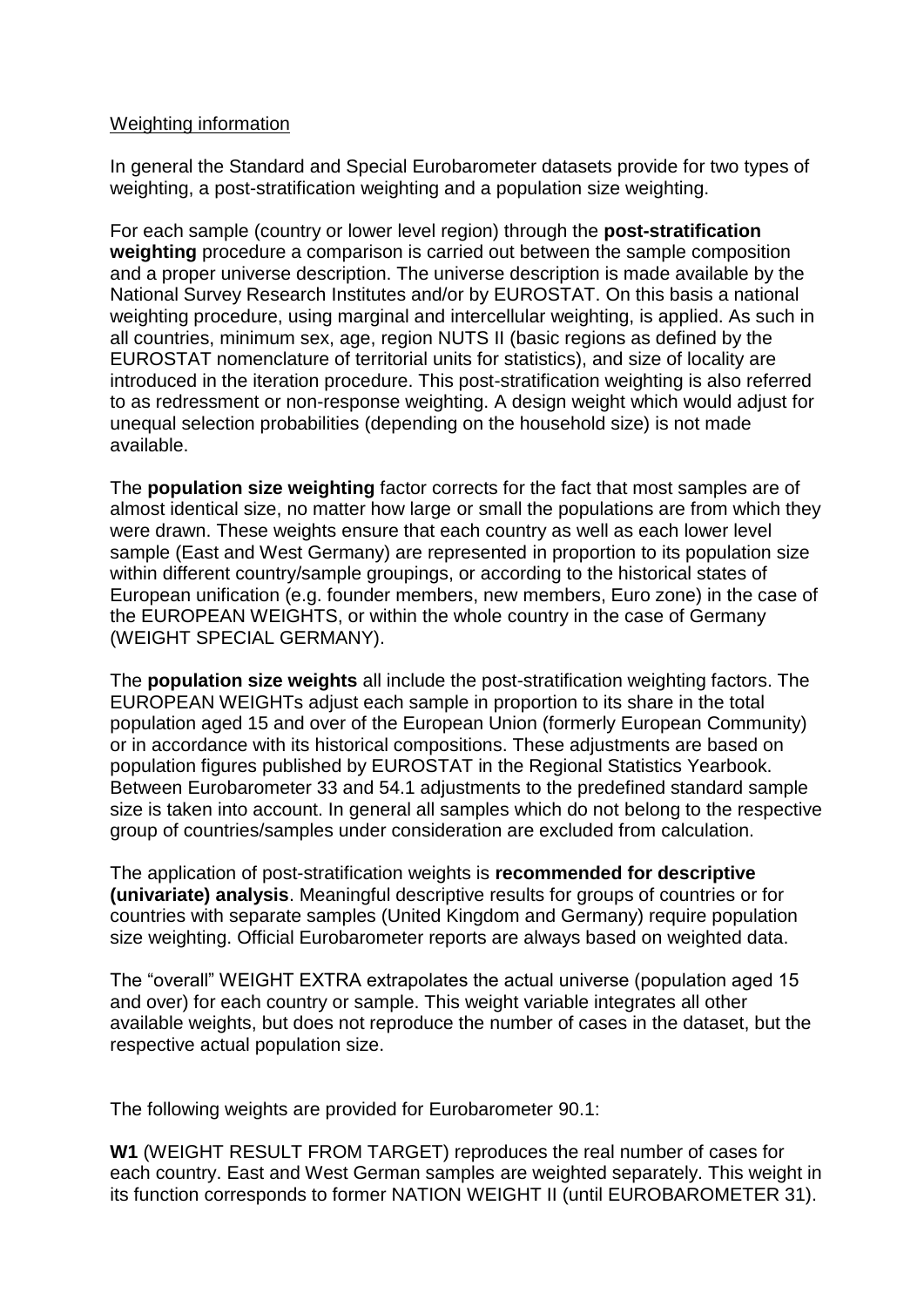**W3** (WEIGHT GERMANY) adjusts the East and the West German samples to their respective proportions in the united Germany. All other samples are excluded. This weight should be used whenever the united Germany is to be analysed as a whole.

**W22** (WEIGHT EU27) includes all 25 member countries after the 2004 enlargement, and the new members as of 2007 Romania and Bulgaria; **W24** (WEIGHT EU NMS 12) refers to the group of the twelve new members as of 2004/2007, all other samples are excluded from calculation.

**W14** (WEIGHT EU25) refers to the EU member countries as of the 2004 enlargement; **W13** (WEIGHT EU NMS 10) to the group of the ten new members at times. In both cases all other samples are excluded from calculation.

**W11** (WEIGHT EU15) refers to the EU members after the 1995 enlargement. All other samples are excluded from calculation; **W10** (WEIGHT EU NMS 3) separates the three new members at times.

**W8** (WEIGHT EU12) excludes Austria, Sweden and Finland from the EU 15 group; **W9** (WEIGHT EU12+) includes East Germany; **W7** (WEIGHT EU10) in addition excludes Spain and Portugal (enlargement 1986); **W6** (WEIGHT EU9) also excludes Greece (enlargement 1981).

**W5** (WEIGHT EU6) refers to the six EC founder members: France, Belgium, the Netherlands, West Germany, Italy, and Luxembourg. All other samples are excluded from calculation.

**W23** (EU28) refers to the EU 28 countries (EU27 plus Croatia; membership as of July 2013); **W94** (WEIGHT EU NMS 13) groups the 13 new member countries for the enlargement period 2004 to 2013.

**W29** (WEIGHT EURO ZONE 15) separates the 15 countries which introduced the EURO as of 01/01/2002 (Belgium, Germany, Ireland, Spain, France, Italy, Luxembourg, the Netherlands, Austria, Portugal, Finland and Greece), 01/01/2007 (Slovenia) and 01/01/2008 (Cyprus, Malta); **W30** (WEIGHT NON EURO ZONE 15) refers to the rest of the EU 27 member countries which so far did not introduce the common currency, grouped as a whole. In each case all other samples are excluded from calculation.

**W81** (WEIGHT EURO ZONE 16) separates the 16 countries which introduced the EURO as of 01/01/2002 (Belgium, Germany, Ireland, Spain, France, Italy, Luxembourg, the Netherlands, Austria, Portugal, Finland and Greece), 01/01/2007 (Slovenia), 01/01/2008 (Cyprus, Malta) and 01/01/2009 (Slovakia); **W82** (WEIGHT NON EURO ZONE 16) refers to the rest of the EU 27 member countries which so far did not introduce the common currency, grouped as a whole. In each case all other samples are excluded from calculation.

**W89** (WEIGHT EURO ZONE 17) adds ESTONIA to the group of EURO zone countries as of January 2011. **W90** (WEIGHT NON EURO ZONE 17 EU27) refers to the group of EU27 countries which as of January 2011 did not introduce the common currency.

**W98** (WEIGHT EURO ZONE 18) adds LATVIA to the group of EURO zone countries as of January 2014. **W83** (WEIGHT NON-EURO ZONE 18 EU27) references the EU27 countries, **W99** (WEIGHT NON-EURO ZONE 18 EU28) the EU28 countries which as of January 2014 did not introduce the common currency. In each case all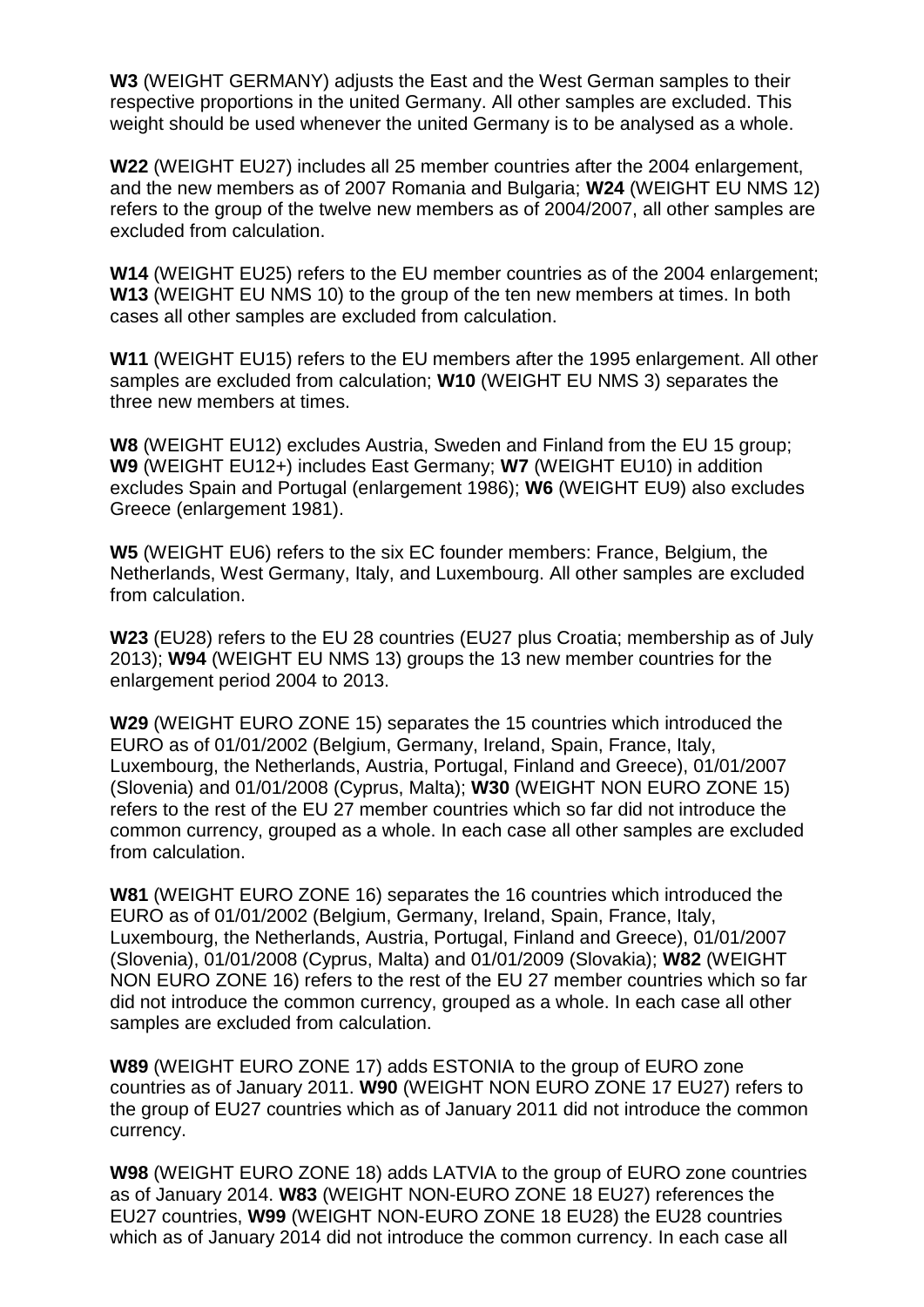other samples are excluded from calculation. **W84** (WEIGHT NON EURO ZONE 18 NMS 12) refers to the non-EURO zone 18 countries among the 12 new members as of 2004/2007. In each case all other samples are excluded from calculation.

**W85** (WEIGHT EURO ZONE 19) adds LITHUANIA to the group of EURO zone countries as of January 2015. **W86** (WEIGHT NON-EURO ZONE 19 EU28) references the EU28 countries, which as of January 2015 did not introduce the common currency. **W87** refers to the EU 28 countries minus Great Britain**.**

**WEX** extrapolates the actual universe (population aged 15 or more) for each country (all samples), i.e. this weight variable integrates all other available weights, but does not reproduce the number of cases in the dataset.

## Remarks about this dataset version

- Question module QA "Parlemeter 2018" was implemented on behalf of and financed by the European Parliament. It partly replicates questions formerly asked in the framework of Eurobarometer 88.1 (ZA6925), Eurobarometer 86.1 (ZA6697) and Eurobarometer 84.1 (ZA6596).
- Question module QB on "Democracy and Elections" is newly introduced.
- Question module QC on "Antimicrobial Resistance" partly replicates questions formerly asked in the framework of Eurobarometer 85.1 (ZA6693).
- Region NUTS 2 categories for PORTUGAL have been edited and adapted to changes as of 2002 (NUTS version 2003) which are reflected in Eurobarometer starting with wave 62 (confirmed by TNS). Region NUTS 1 categories for GREECE have been edited correcting for the non-coverage of Ionian and Aegean Islands starting with Eurobarometer 62 (confirmed by TNS).
- Please note that gen1 to gen6 are based on age instead of year of birth, which may entail a slightly inaccurate categorization for some respondents.
- Starting with Eurobarometer 89.3 no separate sample is drawn for Northern Ireland, which is now covered by the sample for the United Kingdom. Accordingly, the formerly available weight variable w4 "WEIGHT UNITED KINGDOM" is obsolete and no longer included in the dataset.
- Starting with Eurobarometer 89.3 respondents were asked for their consent to being asked sensitive questions in order to achieve compliance with European GDPR regulations. Respondents that refused to give consent in the beginning of the interview are assigned the value "9" or "99" and labelled "Inap. (No consent given)" on questions requiring prior consent.
- No data are available for protocol items p8 (postal code), p9 (sample point number), p10 (interviewer number) and p11.
- Variables qa18t.1 to qa18t.14 have been derived by the archive in accordance with input variables ga18a and ga18b.